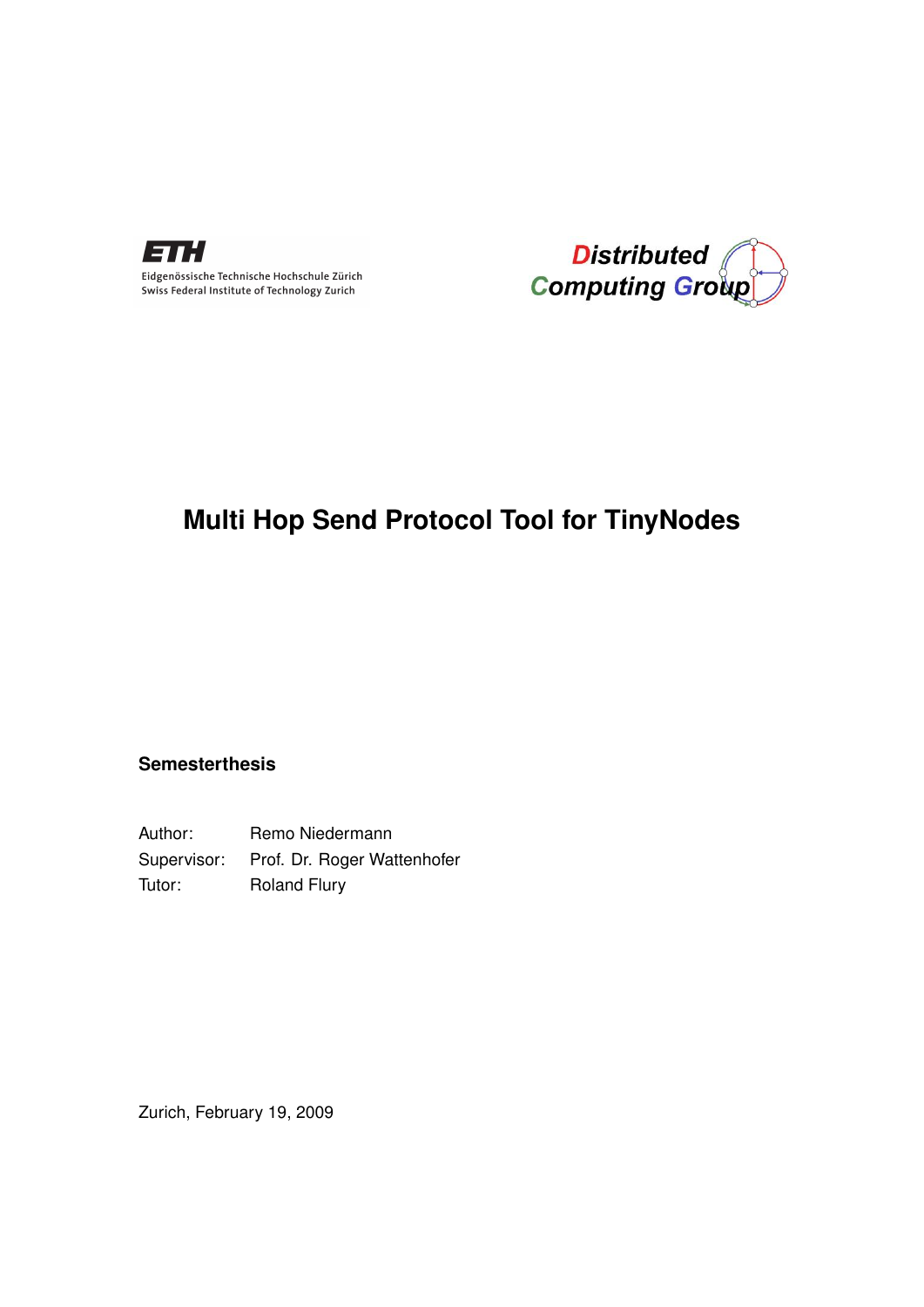## **Acknowledgment**

At first I want to thank Prof. Dr. Roger Wattenhofer for the possibility to write my semester thesis at his institute at the Distributed Computing Group of the Swiss Federal Institute of Technology (ETH) Zurich.

Further I am very grateful to Roland Flury because for his continuous help and support as supervisor during the whole semester thesis.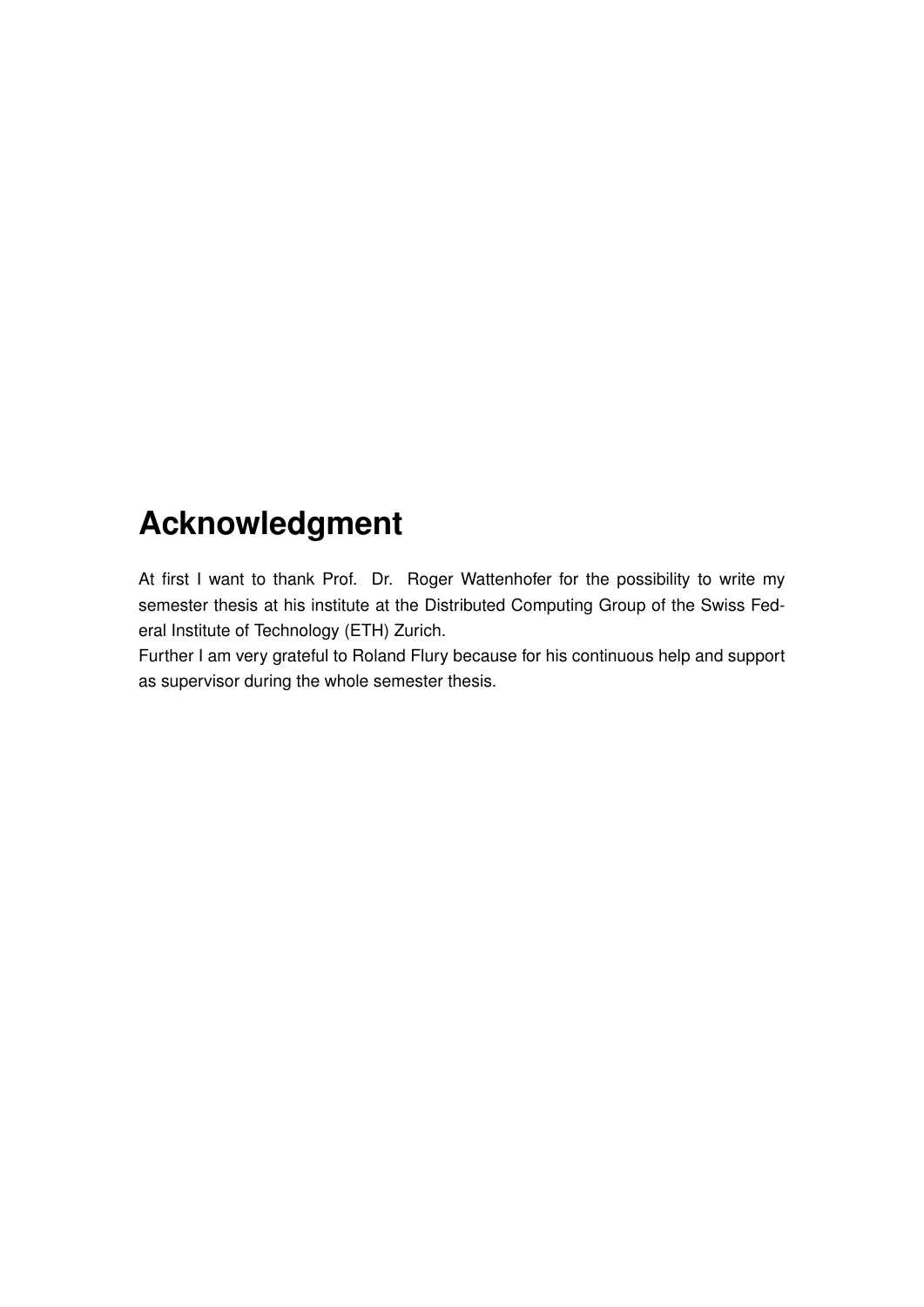# **Contents**

|            | 1. Introduction |                                                  |  |  |  |  |  |  |  | 3  |
|------------|-----------------|--------------------------------------------------|--|--|--|--|--|--|--|----|
|            |                 |                                                  |  |  |  |  |  |  |  | 3  |
|            |                 | 2. Implementation of the Multi Hop Send Protocol |  |  |  |  |  |  |  | 5  |
|            |                 |                                                  |  |  |  |  |  |  |  |    |
|            |                 |                                                  |  |  |  |  |  |  |  |    |
|            |                 |                                                  |  |  |  |  |  |  |  |    |
|            |                 |                                                  |  |  |  |  |  |  |  |    |
|            |                 |                                                  |  |  |  |  |  |  |  |    |
|            |                 |                                                  |  |  |  |  |  |  |  |    |
|            |                 | 2.3.2. Chain of execution of the MHSP Module 10  |  |  |  |  |  |  |  |    |
|            |                 | 2.3.2.1                                          |  |  |  |  |  |  |  |    |
|            |                 | 2.3.2.2. Routing Table Update Window 11          |  |  |  |  |  |  |  |    |
|            |                 |                                                  |  |  |  |  |  |  |  |    |
| 3. Testing |                 |                                                  |  |  |  |  |  |  |  | 12 |
|            |                 |                                                  |  |  |  |  |  |  |  |    |
|            |                 |                                                  |  |  |  |  |  |  |  |    |
|            |                 |                                                  |  |  |  |  |  |  |  |    |
|            |                 |                                                  |  |  |  |  |  |  |  |    |
|            | 4. Improvements |                                                  |  |  |  |  |  |  |  | 15 |
|            | A. Appendix     |                                                  |  |  |  |  |  |  |  | 17 |
|            |                 |                                                  |  |  |  |  |  |  |  |    |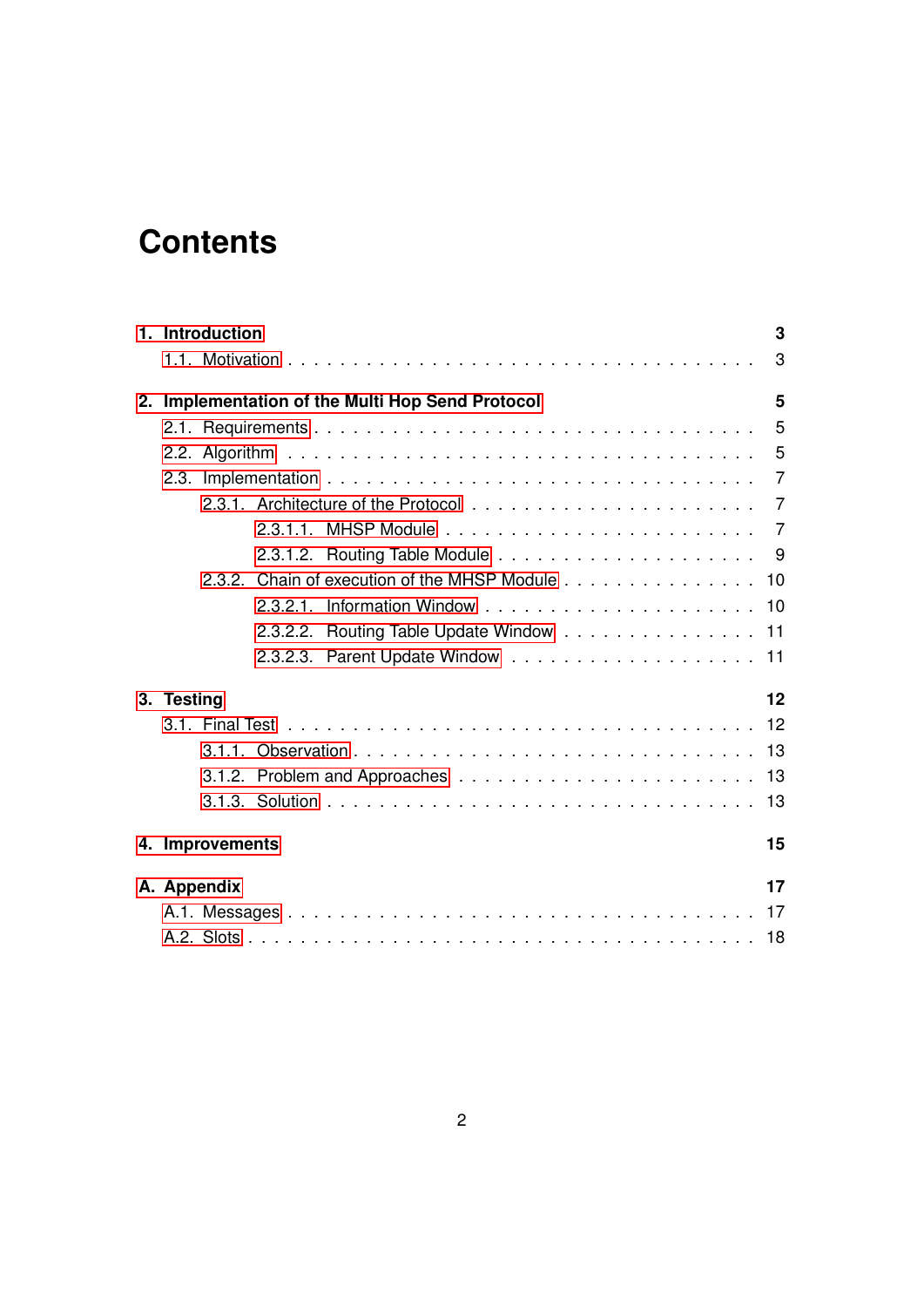## <span id="page-3-0"></span>**1. Introduction**

### <span id="page-3-1"></span>**1.1. Motivation**

Sensor node systems became very popular the last few years. They are used to gather data over a designated area for instance parking space in a town or temperature monitoring in the alps. These systems have in common that the network consists of small computers with small memory and power consumption. The reason for using these small computers is that usually the nodes do not have to compute a lot. The main processing of the measured data is done centrally on powerful machines. As a result, the nodes only need to measure, store the data for a short time, and forward the measurements to a centralized server.

Measuring, storing, processing, and sending over radio needs power. Usually the nodes run on battery because there can be places without power supply installed or it is too expensive to install one (like in the alps). In case the network consists of hundreds of nodes it is inefficient to exchange the battery every two or three days. Therefore the algorithm needs to be power efficient.

The task of this thesis is to find an algorithm to send a command to one or more nodes and getting a response back. The response can be measurements, information about the network, the states of the node, etc. The algorithm should use as little memory and as few messages as possible. Until now the protocol running on the TinyNodes (type of nodes used in this semester thesis) is a kind of static source routing. In this case the routing information is stored in the message and the user must have full knowledge of the network topology because there is no dynamic routing table. This means that the user has to know how the nodes are connected. The problems and limitations of the existing situation are:

- It is very difficult to have the network topology of large networks in mind.
- It is hard to type the whole routing information into the packet.
- There is no mechanism for dynamic links.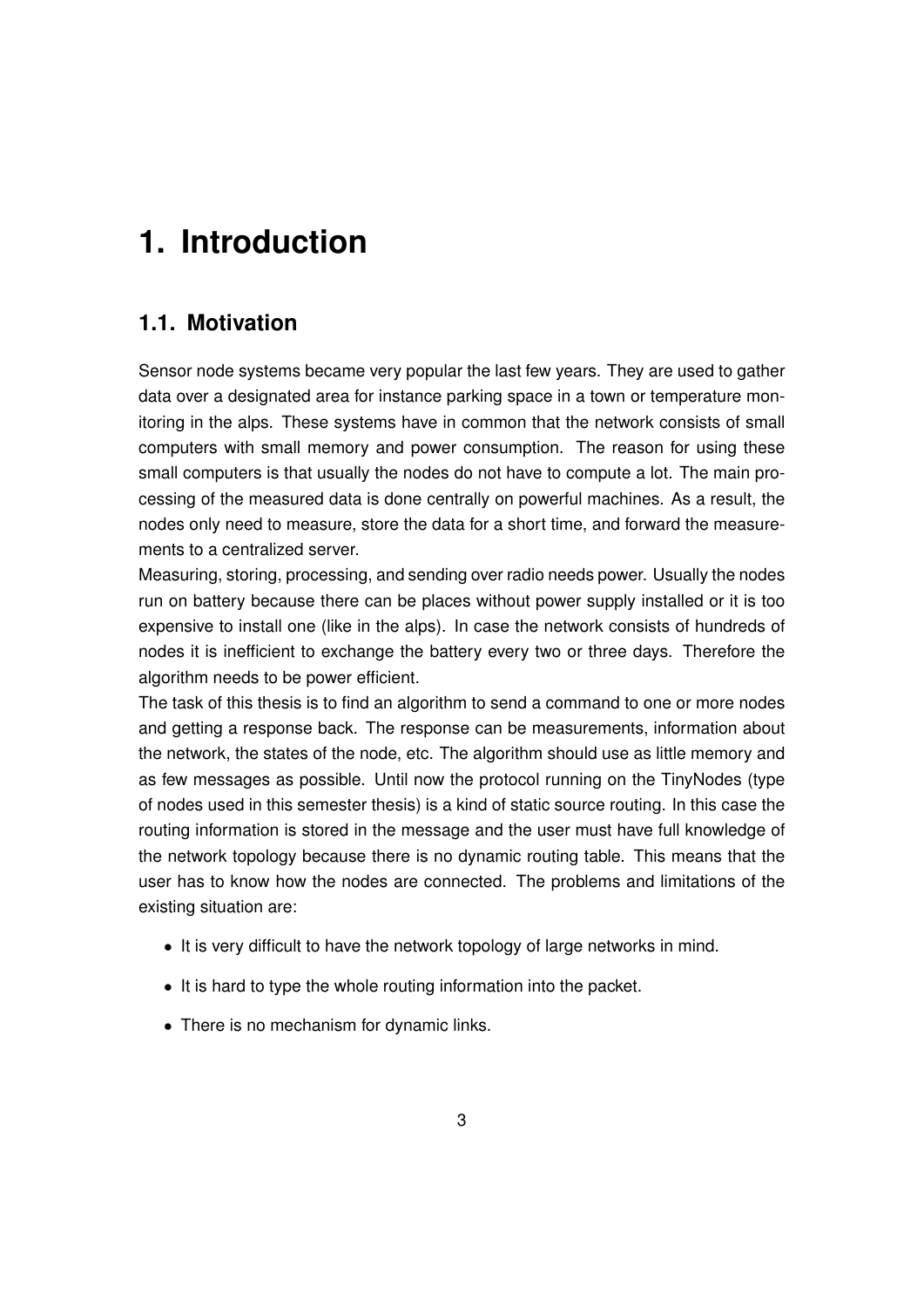• The message has fixed size, which means that the message has a limited range to get to the destination.

These four problems should be eliminated with the Multi Hop Send Protocol (MHSP). The MHSP will consists of a routing table which will be updated from time to time. The algorithm for MHSP should use a small amount of memory and as few messages as possible. In terms of power consumption the algorithm should be divided into time slots. The reason is that there are slots for creating and updating the routing table and slots for sending the data. Outside of these slots the node is idle and can be asleep (in a low power mode) to save power and extend the battery lifetime.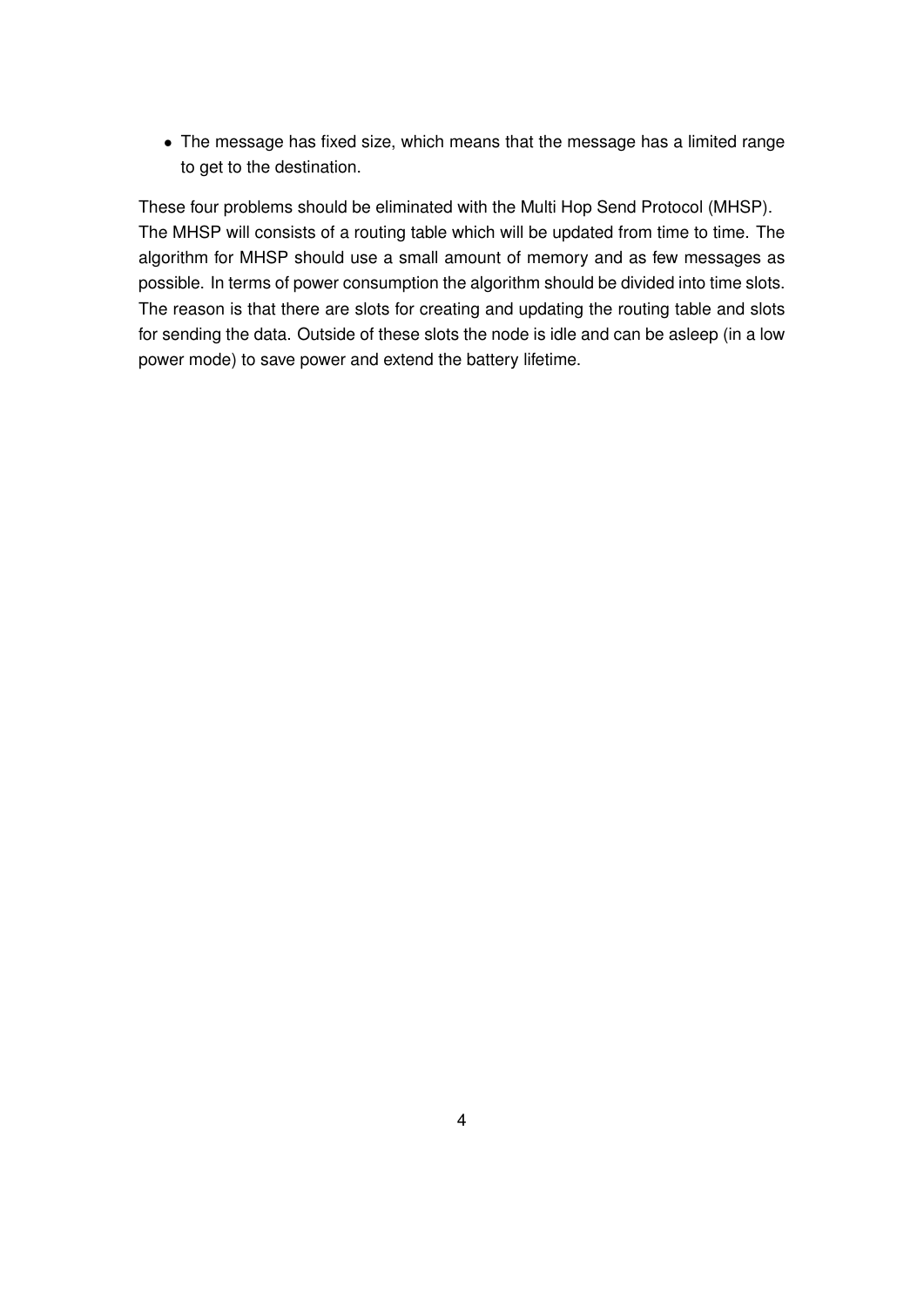# <span id="page-5-0"></span>**2. Implementation of the Multi Hop Send Protocol**

The Multi Hop Send Protocol (MHSP) will be used to send commands from the root to the nodes and send the gathered information to the root. (root-to-"given-node" and all-to-root communication). There will be no any-to-any communication. Therefore the network can be a tree, on which the messages are forwarded.

Each node should look for a " good" parent. A good parent can be one which is next to the node or one which has not that many children yet, etc. The MHSP should handle dynamics. Nodes can join and leave the network or links can fail. Therefore the parents should be updated about changes in the tree.

### <span id="page-5-1"></span>**2.1. Requirements**

The requirements for the user are:

- 1. This project bulds on the TinyNode Platform
- 2. Latest installation of the TinyOS and Mytos

For the MHSP algorithm the requirements are:

- 1. The implementation should require as less memory as possible because the Tiny-Node has small memory which should be used for other programs also.
- 2. The creation of the routing table should have a minimal number of messages.
- 3. The algorithm should work within small time slots. Outside the slots the node is idle and in a low power mode to save power.

### <span id="page-5-2"></span>**2.2. Algorithm**

The algorithm will work on a network consisting of a root node which is connected to a computer, and nodes distributed over an area (not all nodes can hear the root). The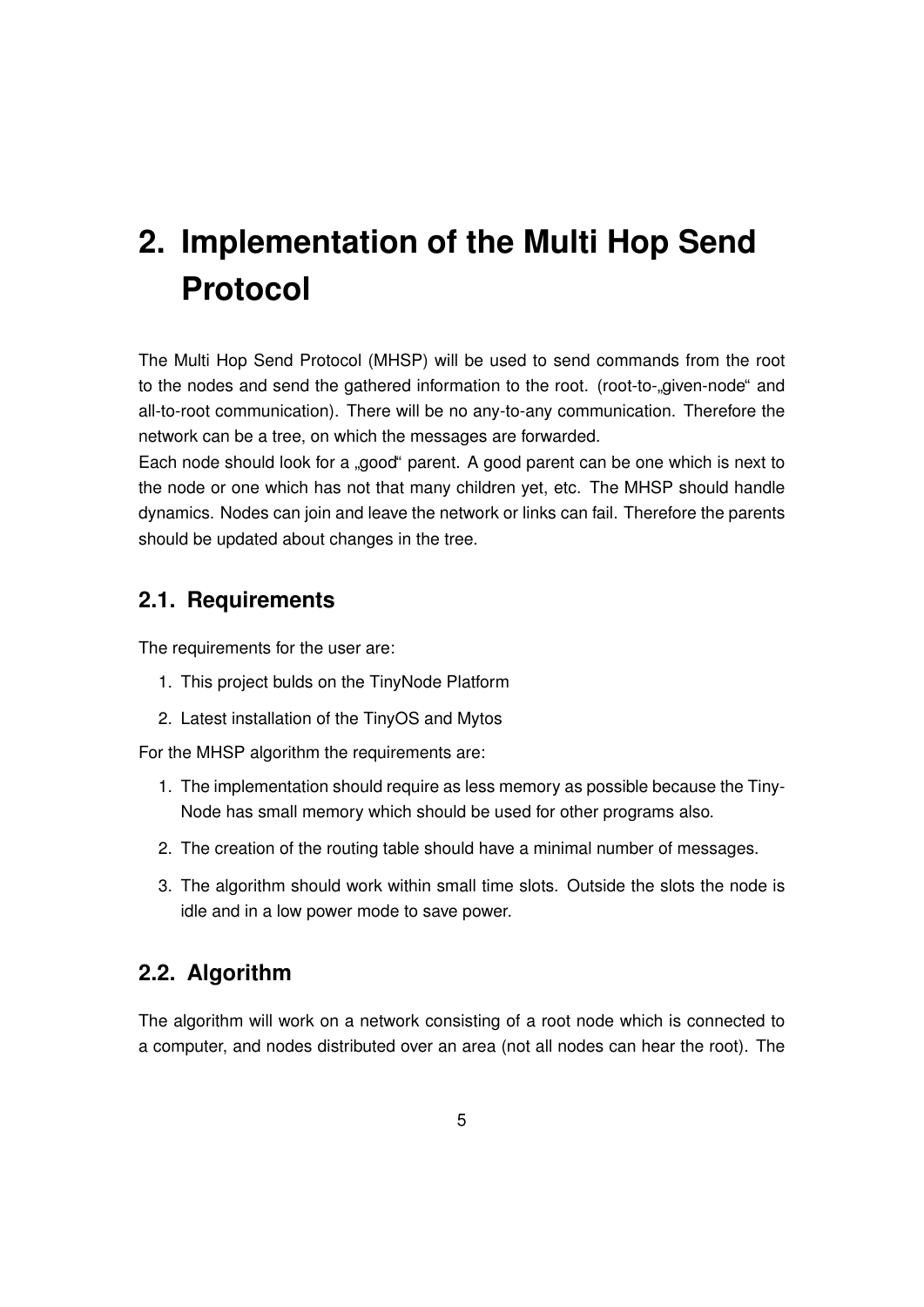communication will be from the root node which sends commands to one designated node or to all nodes, and the response from the nodes back to the root node. Therefore the messages need be routed over multiple hops. The simplest way to build the routes, is to create a tree and route the messages along these edges. For the root this means that all nodes it hears and can talk to, are its children. The child stores the parent and how far way, number of hops (hop level), it is from the root node, and also the children it is connected to. The tree is setup when all nodes have a parent and know their hop level. To forward a message to the next node, the node should know all the nodes which are in its subtree. The node has a Routing Table containing all children (Children List) and the routing entries (Routing List). Upon start up, this list is empty and the node asks the child to send its Routing Table. The node sets a relation between the child and the node its hears. With this information the node knows where to forward a message coming from the parent.

If a message arrives at the node, it checks if it is a message for it or for another node. In case the message is for another node the node asks the Routing Table if it has an entry with the destination. The Routing Table returns the ID of the next hop (which is a child). Then the node determines which sequence number it uses for the next hop. The sequence number is needed to detect the loss of a message. If all messages arrive correctly the sequence number always increases by one. After determining the next hop and the sequence number the node forwards the message. The node which gets the message sends back an acknowledgment with the same sequence number, such that the sending node knows that the message arrived at the next hop.

Usually a network is not static. Over time there can be changes in the network. Nodes can enter the network, others leave or crash (empty battery), or they move from time to time. This dynamics must be taken into account. For the algorithm this means that there will be changes in the Routing Table. Before the Routing Table changes, the changes need to be detected. This is done by sending an Information Message (see Chapter [2.3.2.1\)](#page-10-1) which contains the parent ID and hop level. The nodes get this messages and handle them. The node stores a Received Message Counter for each child and parent. The Received Message Counter is one byte long. At the beginning of each cycle of the algorithm, the Received Message Counter is shifted by one bit. If the Information Message from a node or parent arrives, the node sets the LSB bit of the Receive Message Counter to one. This way it can be determined how many times the child or parent is heard during the last eight cycles. (10110111 child hear six times during eight cycles). After each cycle the node checks if the Received Message Counter of a child fell beneath five. If it did the child gets removed. If it is the counter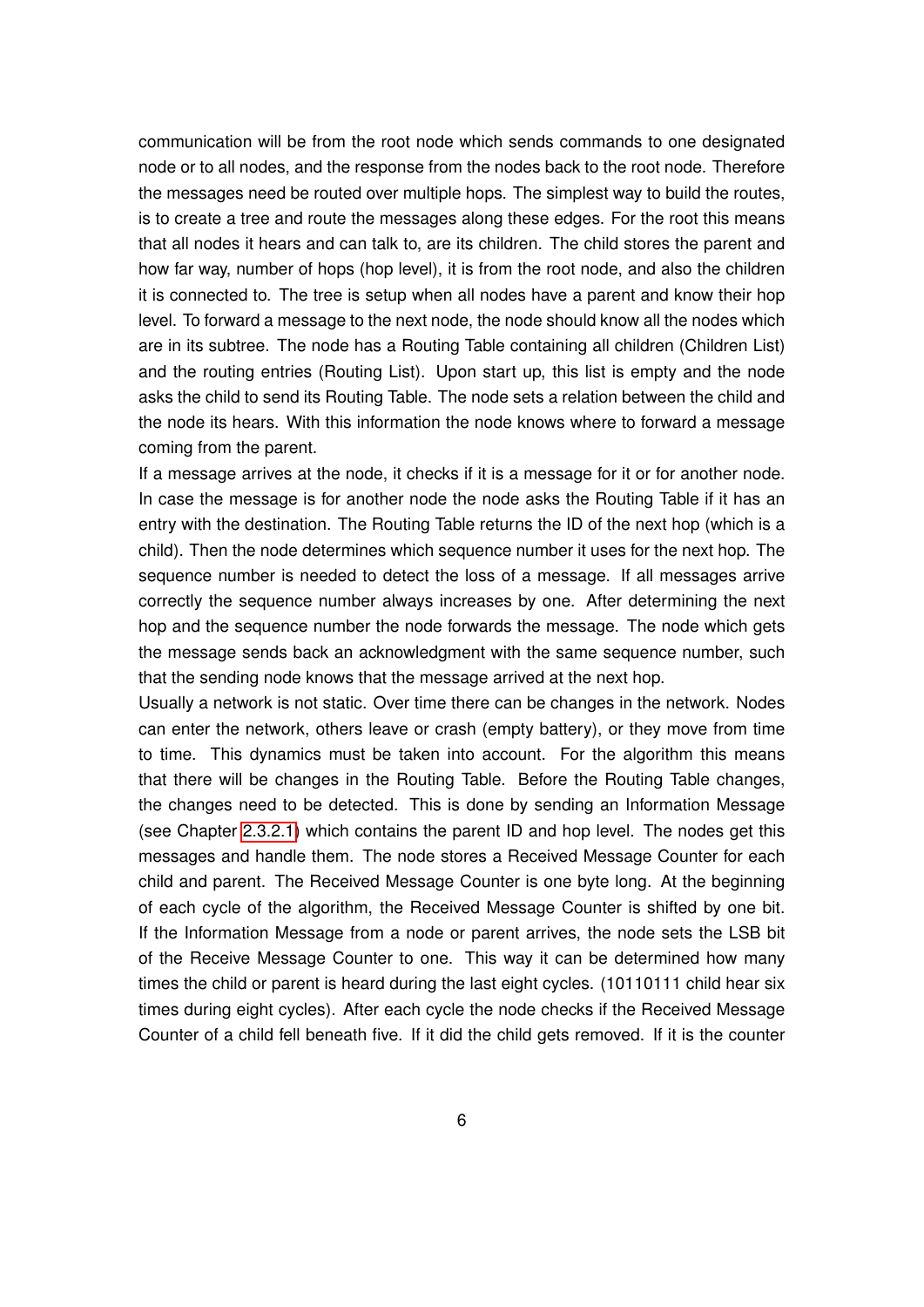from the parent, the node exchanges its parent. If something is changed in the routing table the variable "number of changes" is changed. From the Information Message, which contains this "number of changes" variable, the parent can determine the child which has updates and ask the child to send its updates to the parent. Any modification in the nodes Routing Table updates also the "number of changes" variable such that the new topology is propagated towards the root.

### <span id="page-7-0"></span>**2.3. Implementation**

The main goal of MHSP is to setup and update the routing table of each node. It is important that it does not take to much time to build and update the routing table. Secondly, it should use as little memory and as few messages as possible to set it up. This implementation is based on passing messages over the radio between nodes containing a command and a payload which starts executing some code on the receiving node. The algorithm is synchronous.

At the beginning all nodes should have a unique identification number (ID). The node with the the ID=1 must be attached to the computer over a serial cable and is the root node. The commands are entered on a terminal running the JAVA interface Remote Control.

#### <span id="page-7-1"></span>**2.3.1. Architecture of the Protocol**

The protocol itself consists of two main modules: The MHSP and the Routing Table. The task of the Routing Table is to store and update the children and the routing entries, give information about the entries and check that the entry does not show up twice. Whereas the goal of MHSP is to send the messages to build and update the Routing Table, getting a parent and update it and handle the messages which come from an other node or module. The last task includes also to check if the message is for this node and forward it to the required module or to forward it to the next node.

#### <span id="page-7-2"></span>**2.3.1.1. MHSP Module**

The MHSP is responsible to select a parent, create and update the Routing Table and handle the messages coming from the serial or radio. The MHSP has a list of possible parents (Parent List) where the first entry is the real parent of the node. The other par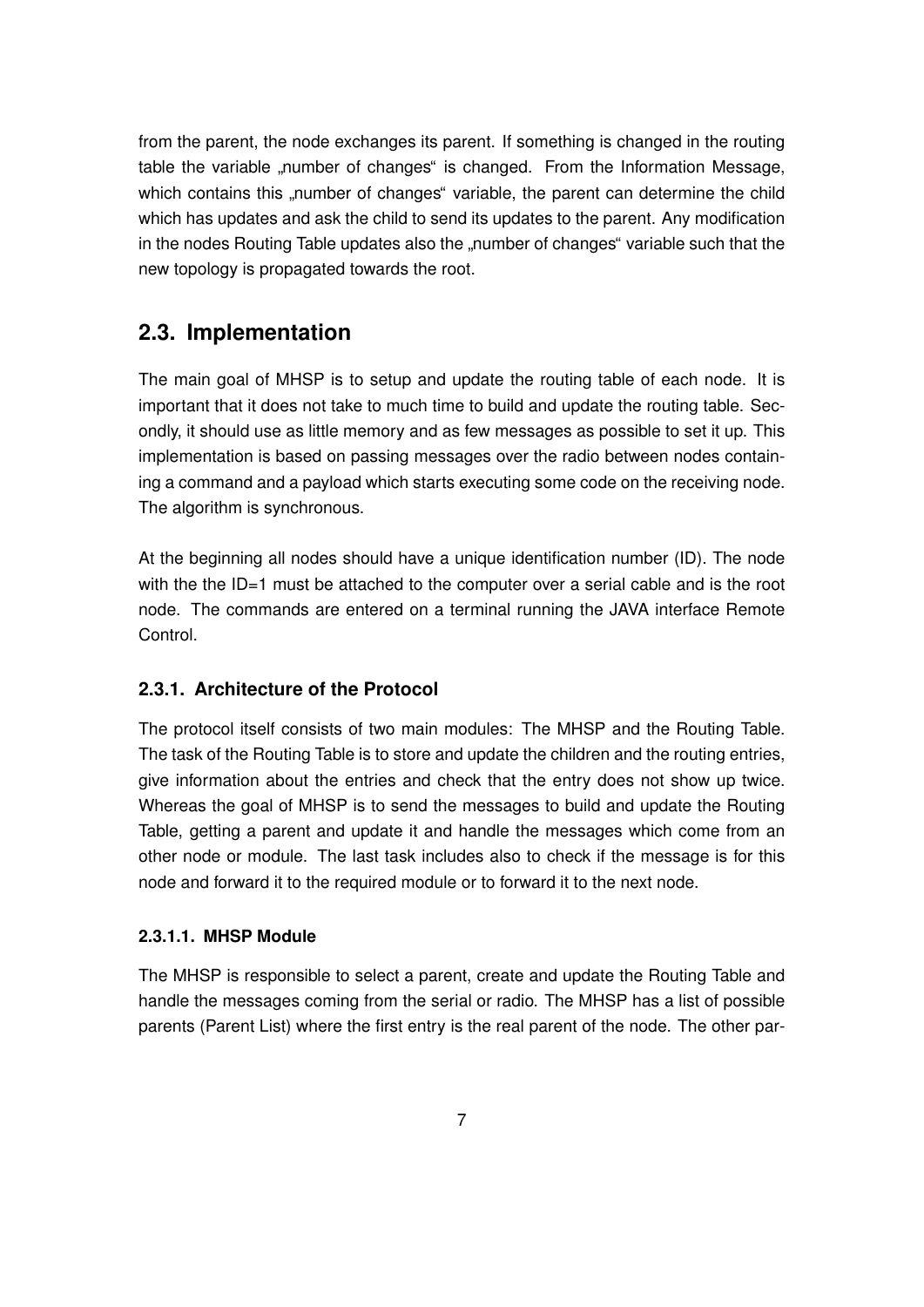ents, called alternative parents, are nodes that this node hears. The alternative parents are used for a fast change of the actual parent. This happens when the node loses the connection to his parent or the parent removes the node as his child. The Parent List consists of the ID of the node, the hop level count and a counter to detect how often the parent or alternative parent was heard during the last eight slots (Received Message Counter) (See figure [2.1\)](#page-8-0). At the startup the node takes the first node it hears as its parent. All the following nodes are put into the Parent List, as long as there is space. After the selection of a parent the node starts to send an Information Message (See



<span id="page-8-0"></span>Figure 2.1.: Parent List

Chapter [2.3.2.1\)](#page-10-1) which it also receives from other nodes in its neighboring. From these messages, a node can determine which neighboring nodes wish to use it as parent node. The IDs of these nodes are stored in the Children List (See Chapter [2.3.1.2\)](#page-9-0). The parent gets replaced by an alternative parent if a node does not receive the Information Message at least five times during the last eight most recent slots. In this case the parent is replaced by the best alternative parent. The rule for choosing a new parent from the alternative parents is based on the "hop level cound "of the alternative parent and how often the node was heard during the past eight slots. Before changing the parent, the child send a request (see Appendix [A.1\)](#page-17-1) to the new parent. If the parent responds (see Appendix [A.1\)](#page-17-1) the child changes the parent and the new parent adds the new child to its Children List.

Apart from connecting to a parent node, the MHSP also forwards its routing information towards the root node. For this purpose, the Information Message also contains a byte indicating the number of changes in its routing table.

In the Routing Table Updating Window (See Chapter [2.3.2.2\)](#page-11-0), the parent node searches for children which have changes to report, retrieves the changes from the children and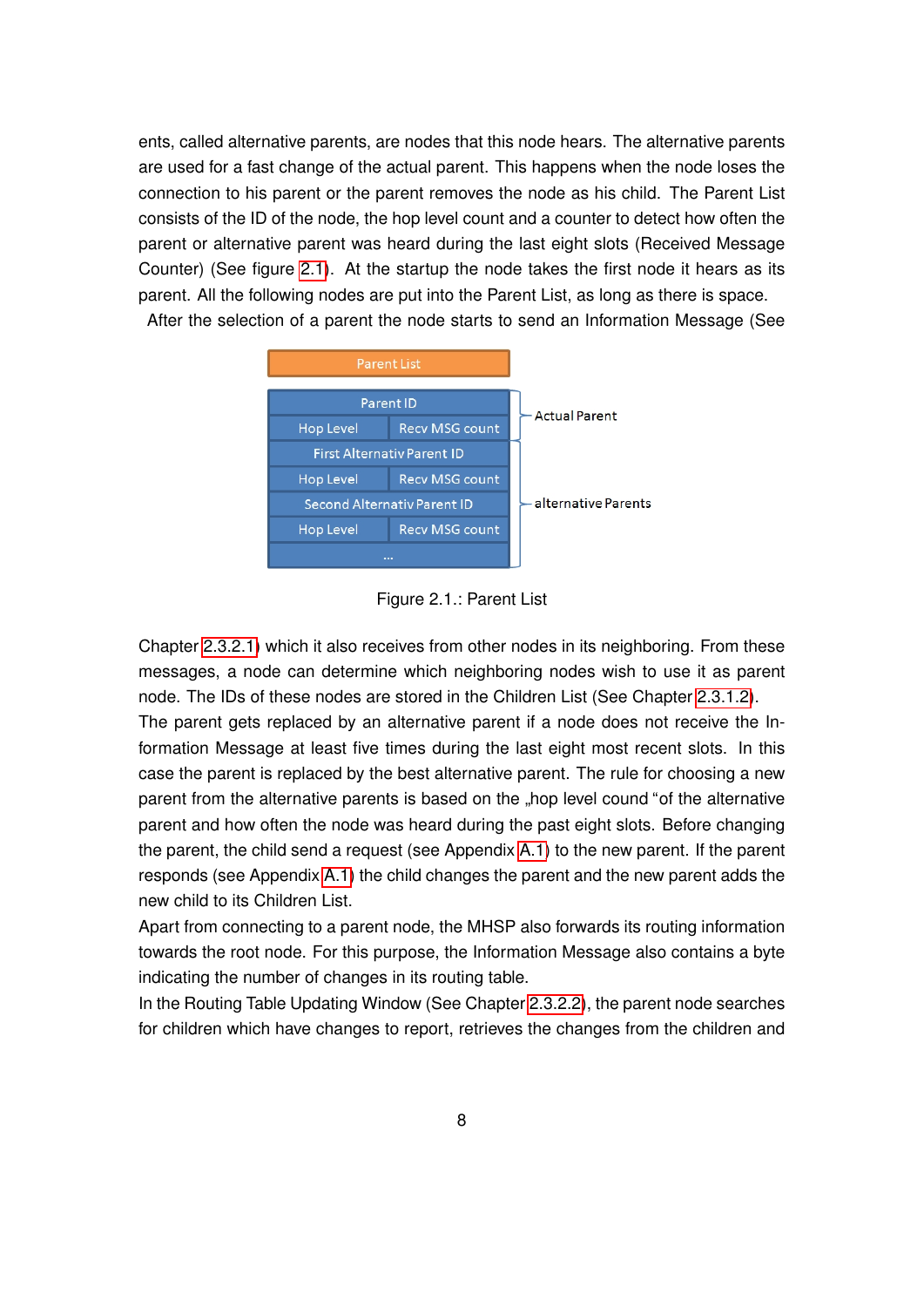updates its Routing Table accordingly. (see Chapter [2.3.1.2\)](#page-9-0)

The third task for the MHSP and the reason why MHSP is implemented, is to handle packets and to forward them to the right node or module. If a node gets a message, the MHSP first checks if the message is for this node. If this is the case, it checks if it is a message for the MHSP or for an other module and react as expected. In case the packet is for an other node MHSP asks the Routing Table to get the ID of the next hop and forwards the message.

The problem is that the messages for the MHSP and the messages from other modules do not interfere with each other. Therefore the MHSP has two slots within 32 seconds (See chapter [A.2\)](#page-18-0). One slot for the MHSP itself to create the tree and to update the Routing Tables. The other slot is used to forward the messages from other modules. In contrast to the messages from the MHSP itself, the messages from other modules arrive at any time. The MHSP first needs to check if there is enough time to send this message, otherwise this message is buffered and send in the next slot.

#### <span id="page-9-0"></span>**2.3.1.2. Routing Table Module**

The Routing Table Module consists of a table and some functions to operate on the table. The table is divided into two parts: The Children List and the Routing List. (see Figure [2.2\)](#page-9-1)

| <b>Routing Table</b>  |                   |                       |               |
|-----------------------|-------------------|-----------------------|---------------|
| Children ID           | Num Update        | <b>Recy MSG count</b> |               |
| Children ID           | <b>Num Update</b> | <b>Recy MSG count</b> | Children List |
|                       | $\cdots$          | $\cdots$              |               |
| Destination ID        | <b>Next ID</b>    |                       |               |
| <b>Destination ID</b> | <b>Next ID</b>    | <b>Routing List</b>   |               |
| <b>Destination ID</b> | <b>Next ID</b>    |                       |               |
|                       |                   | $\cdots$              |               |

<span id="page-9-1"></span>Figure 2.2.: Routing Table

**Children List** For each child the ID, number of updates, and the Received Message Counter is stored in the list. The number of updates and the Received Message Counter are updated each time the node gets the Information Message.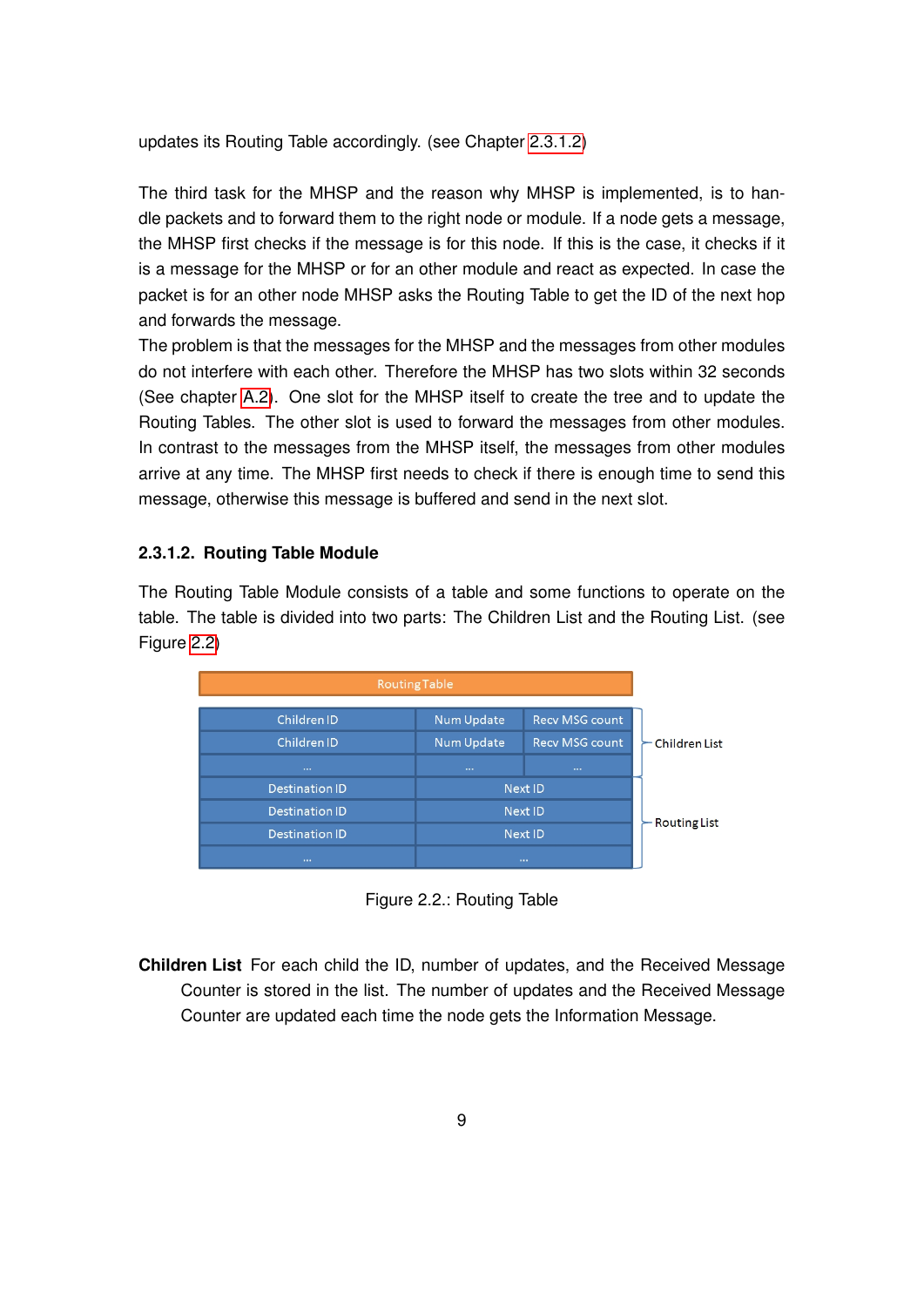**Routing List** The Routing List has two columns: One for the ID of the destination node and one for the ID of the next hop. There are functions to add or remove Routing List entries or just to get the ID of next hop.

#### <span id="page-10-0"></span>**2.3.2. Chain of execution of the MHSP Module**

The MHSP Protocol can be divided into three windows. The information, Routing Table Updating, and Parent Window (See picture [2.3\)](#page-10-2). The Information Window is to inform the nodes about the states of the node (hop level, ID of the parent, number of children, ...). When the node knows everything about its neighbours, it asks a child to send its updates. Finally the nodes checks the parent to verify the connectivity. If the parent died or the node barely hears its parent, it takes an alternative parent as parent which it hears better.



<span id="page-10-2"></span>Figure 2.3.: Chain of execution of the MHSP

#### <span id="page-10-1"></span>**2.3.2.1. Information Window**

The first part is the Information Window. The node takes a random number *r<sup>i</sup>* in the interval [0, [1](#page-0-0)2288] and has to wait for  $DELAY + r_i$  jiffies<sup>1</sup> (At the beginning of the slot the radio needs to be turned on which needs some time. After the *DELAY* all nodes have their radio on). Then the node sends the Information Message which contains the ID of the parent, the nodes hop level, number of children, number of changes in the Routing Table, reset the number of updates of a child and some children IDs. The Information Message is needed to know the nodes in the neighborhood. The parent knows which children it has and if its children have updates for him. The parent can reset the number of updates of the children, to get the whole Routing Table of a children at the next update.

<sup>&</sup>lt;sup>1</sup>1 jiffy =  $1/32000$  seconds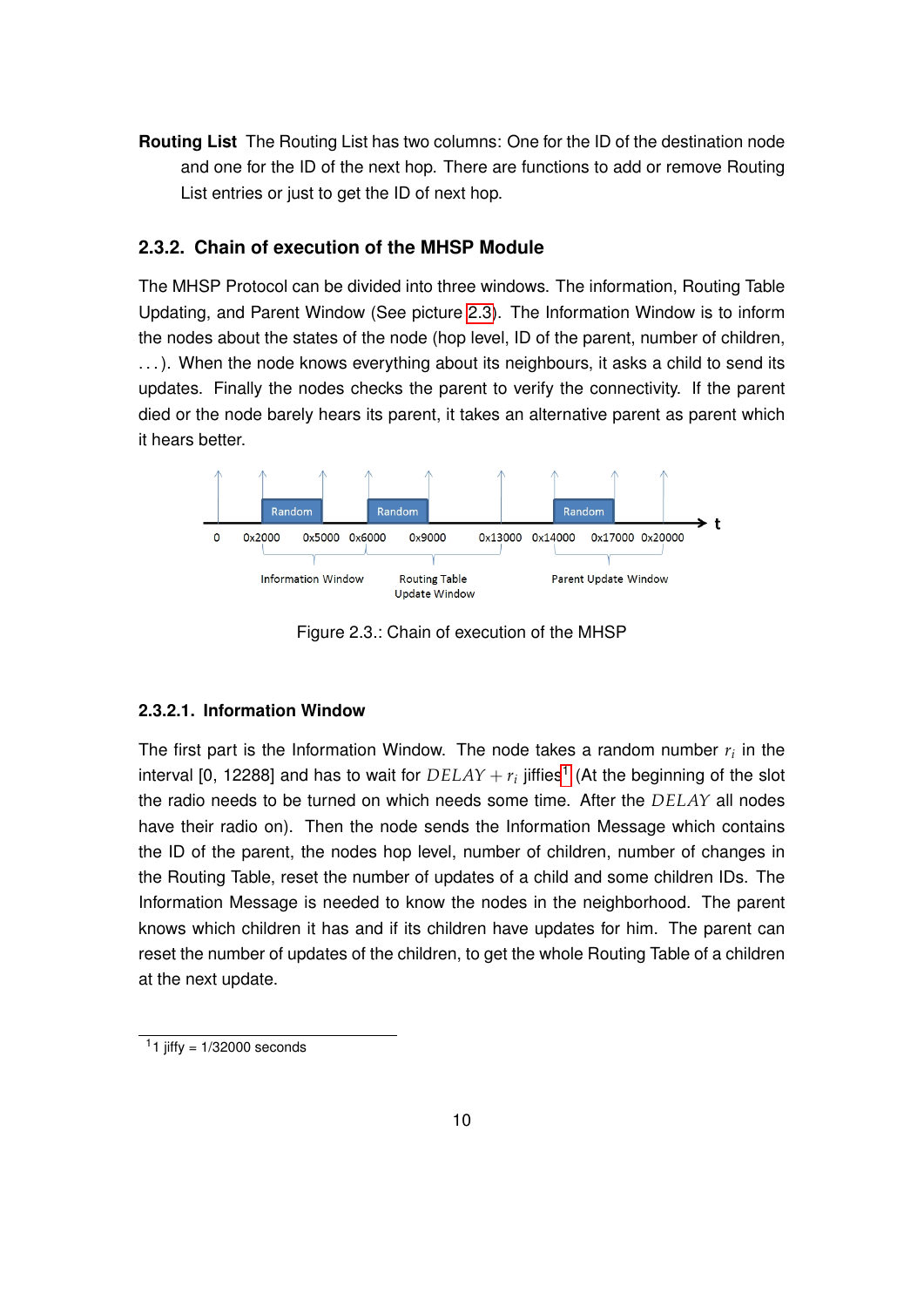| <b>MSG 201 (Information)</b> |                                                                              |  |  |  |  |
|------------------------------|------------------------------------------------------------------------------|--|--|--|--|
| Header                       |                                                                              |  |  |  |  |
| Seg Num                      | <b>CMD</b>                                                                   |  |  |  |  |
| <b>OxFFFF</b>                |                                                                              |  |  |  |  |
| <b>Hop Level</b>             | Parent ID                                                                    |  |  |  |  |
| Parent ID                    | Num Children<br><b>Reset RT</b><br>Children ID 1<br>Children ID <sub>2</sub> |  |  |  |  |
| <b>Num Changes</b>           |                                                                              |  |  |  |  |
| Children ID 1                |                                                                              |  |  |  |  |
| Children ID <sub>2</sub>     |                                                                              |  |  |  |  |
|                              |                                                                              |  |  |  |  |

<span id="page-11-2"></span>Figure 2.4.: Information Message

#### <span id="page-11-0"></span>**2.3.2.2. Routing Table Update Window**

The Routing Table Update Window starts after the information part. It is started by a timer which waits  $DELAY + r_i + START \perp UPDATING$  iffies. The parent then selects a children which should send its updates. It sends the child the Get Update Message (see Appendix [A.1\)](#page-17-2) whereon the children sends its updates. The updates are incrementally, except the parent reseted in the Information Window the variable for the number of changes of the nodes. In this case the children sends the whole Routing Table to the parent.

#### <span id="page-11-1"></span>**2.3.2.3. Parent Update Window**

The last step is to control, if the node heard its parent enough in the past. As default the node needs to hear its parent at least in 4 of the most recent 8 slots. If this is the case, the protocol terminates for this slot. In the other case the nodes needs to change its parent. Therefore it sends a request to the best alternative parent. If the new parent answers it changes the parent, if the alternative parent does not answer the node does not change the parent for this time but probably in the next slot.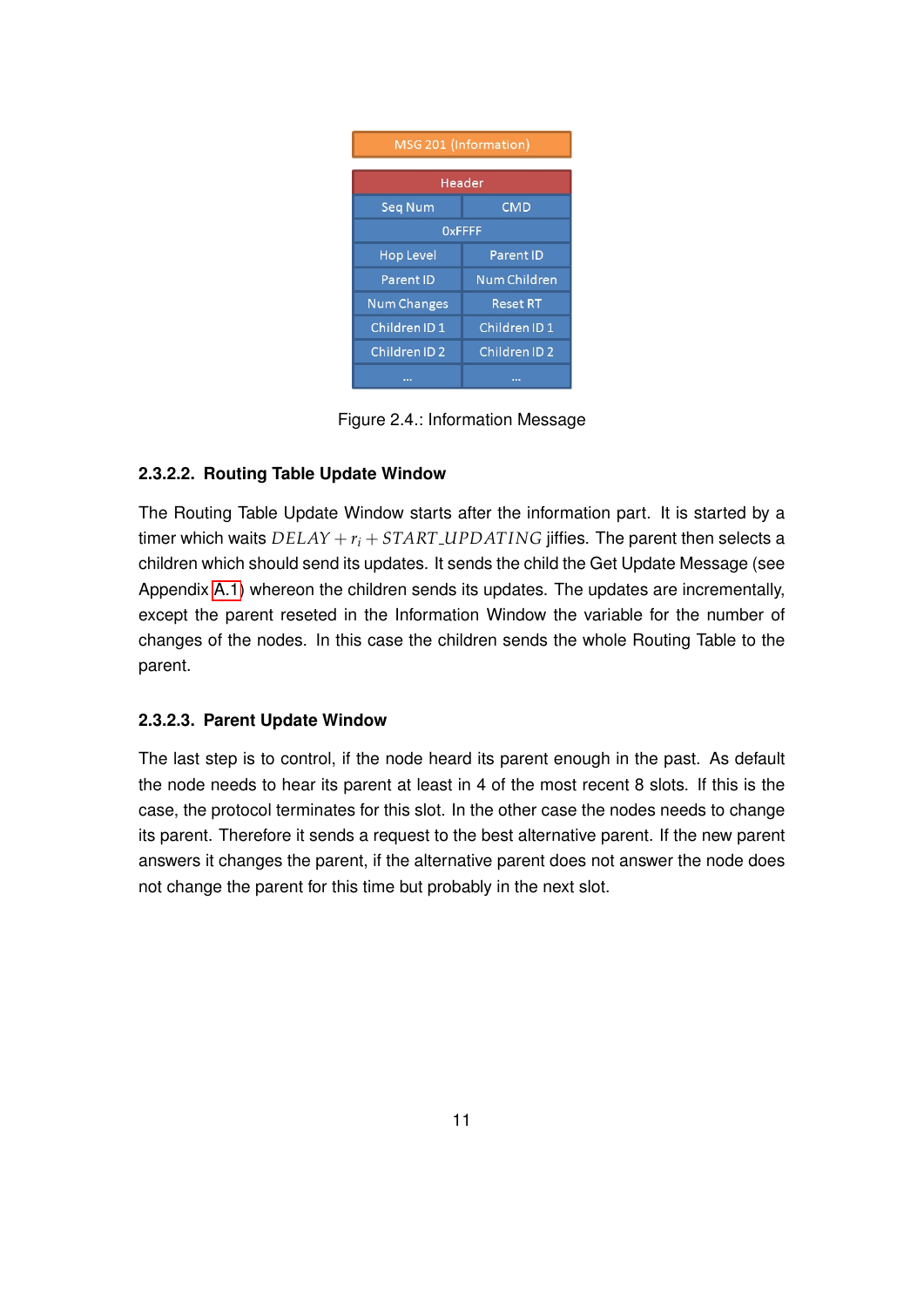## <span id="page-12-0"></span>**3. Testing**

When Testing a program which is running on different nodes, it is difficult to retrace the program states. There is no monitor on which the text can be printed out. The only way to get information about the node is to send messages via the serial connection to the computer. To get the output of all nodes there are a lot of serial cables used or a lot of messages need to be send to a node which has serial connection.

To test a new step of implementation the setup consisted of 4 nodes. The root node with two children and a node, which observes all messages sent over the radio. Each node had a serial connection and printed out debugging text. On the computer side the text or message was printed. This setup just helped to test the added functions on their correctness.

During the semester thesis there were three implementation steps and finally four testing steps:

- 1. sending and receiving the Information Message and determine the parent
- 2. creating the Routing Table by adding children and routing entries
- 3. updating the Routing Table and the Parent List

The testings were done in parallel of the implementation. At the end of each implementation phase there was a test session in small scale, which showed up some implementation mistakes. After the third phase the program worked properly with this setup. The final test was the most important one to see if the implementation also works with more than three nodes.

### <span id="page-12-1"></span>**3.1. Final Test**

For the final test the setup consisted of nine nodes where one of them is the root node. The tenth node observes the messages transmitted over the radio. The nodes look for a parent, create the Routing Table and update it. The selection of a parent, accepting the children and building the Routing Table can take some time. At the beginning the nodes will change their parents very often but after some time it should get stable.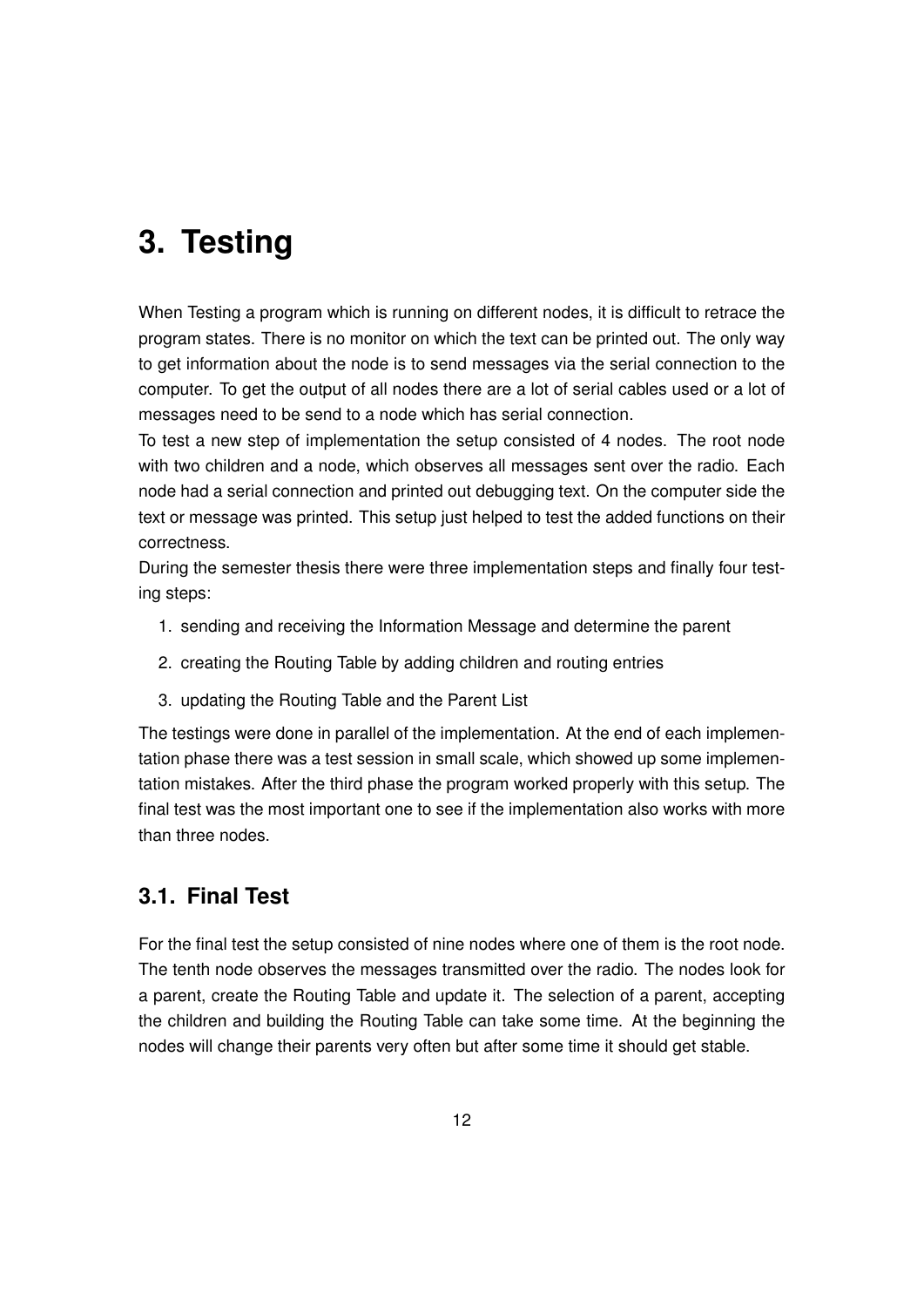#### <span id="page-13-0"></span>**3.1.1. Observation**

The observation of the output from the serial interface shows that the nodes found very fast their parent and the parent accepted the children. The routing table is created and the updates are sent. The nodes changed their parent very often at the beginning of the testing, as expected. To get the state information of the nodes, to see what happens, there is a lot of output sent over the serial. The messages coming over the serial did not always contain all information. Sometimes some information over the serial got lost but from the information getting at a later message the node always has the correct state and the information loss did not interfere with the node. Another observation and a more problematic one is that the Information Message is not sent all the time of all nodes. In each slot time the Information Message from one or more nodes is not sent. It happened on all nodes and almost never on the same node in consecutive slots. This caused that the nodes change their parent frequently even after a long testing time.

#### <span id="page-13-1"></span>**3.1.2. Problem and Approaches**

The problem of not sending or receiving the Information Message every time caused that the received message count from the parent drops beneath the threshold of four times heard in the last eight slots and as a result the nodes change their parents frequently which caused an instable tree where the root never had an up to date Routing List. There are several ideas to solve the problem:

- 1. extend the window size to send the Information Message: A bigger window to send the Information Message reduces the probability that two or more messages interfere each other. In this case the range for the random number is increased to start the routing table update.
- 2. check the random number generator: The point in time the Information Message is sent, is determined by the random number. If nodes have approximately the same random number, the messages of these nodes can interfere.
- 3. deleting the debugging messages sent over the serial connection: Printing out information about the state information of the node this could solve the problem.

#### <span id="page-13-2"></span>**3.1.3. Solution**

The testing of these approaches showed that the first and second ones did not show any significant improvements. The random numbers were different and extending them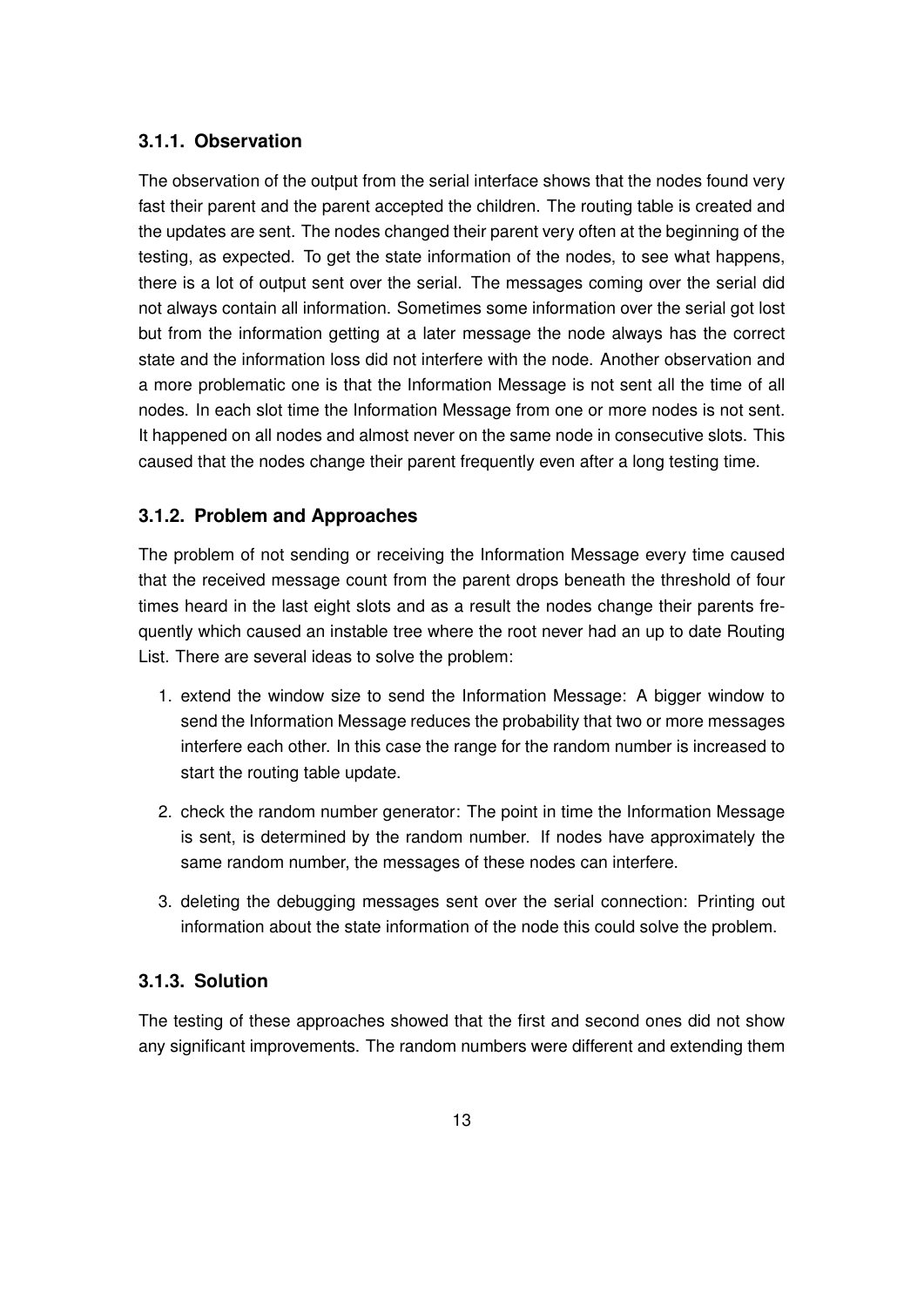did not help either.

Surprisingly the last approach helped. It was found out by implementing MHSP in a simple way again to simulate the message traffic. The simple MHSP just consisted of the slots and the sending of the Information Message in the Information Window. The Information Message was just the header and noise in the payload (keeping the size of the Information Message). This time the print-out over the serial connection just contained the information where the message was coming from and most importantly, the serial message was send at the end of the Information Window. This simple MHSP worked. After commenting all the code which is used for debugging and not necessary to check the functionality of the code, the MHSP worked. The reason is that while sending a message over the serial connection the node could not get the information from the radio and the radio message is lost. For debugging reasons the node sent a message to the computer whenever it got a message from the radio. After receiving the first message over the radio, the corresponding serial message, generated from the debugging code, blocked the reception of other radio messages for several cycles. An extension of the sending window for the information part could solve this problem too but the algorithm would not be efficient anymore.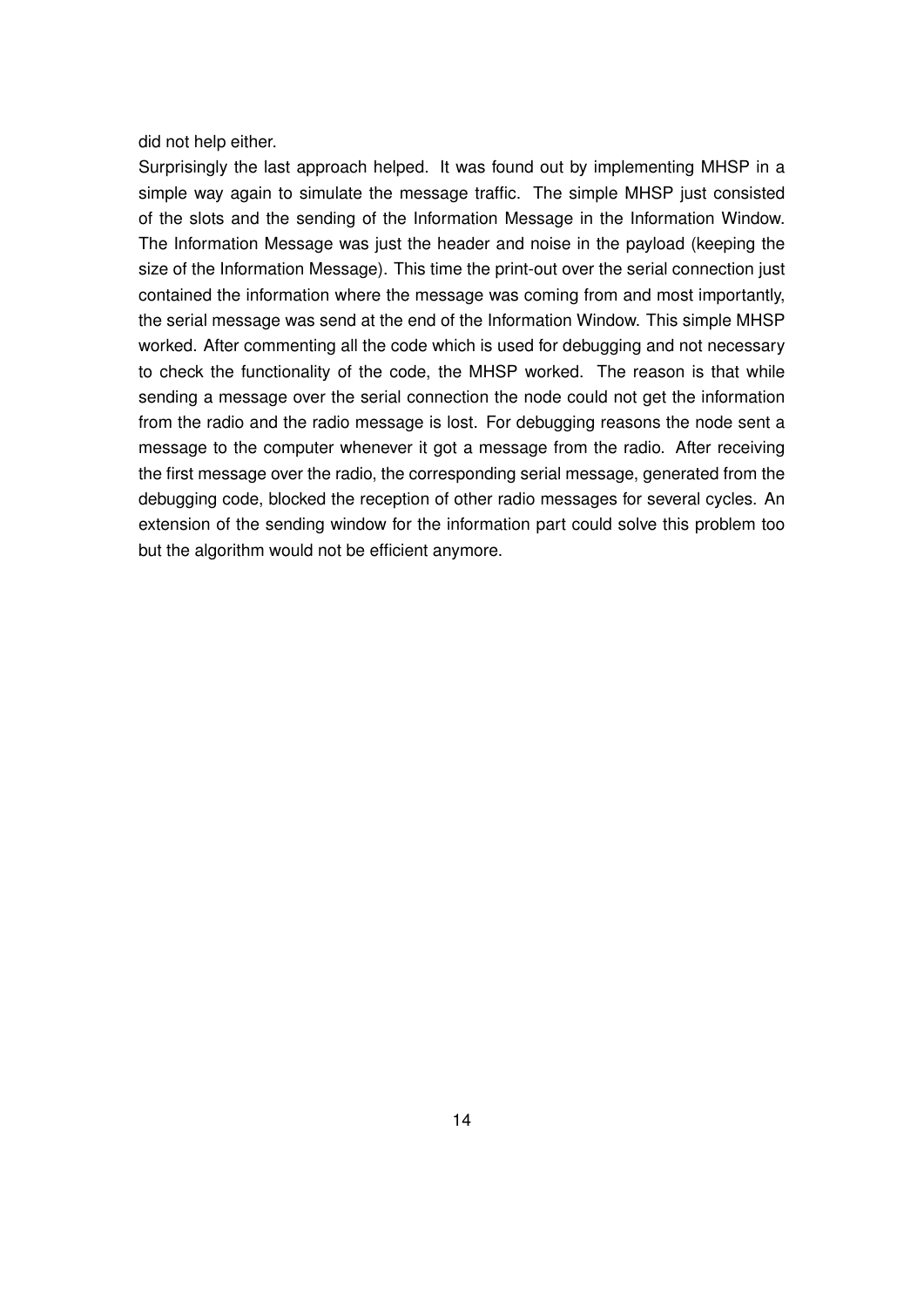## <span id="page-15-0"></span>**4. Improvements**

In terms of time shortness there are two things which are not implemented jet but which can be useful.

1. There exists a case where the tree can loose a subtree: In case the parent does not hear its child anymore but the child still hears the parent, the parent will send a message to the child to terminate this connection. It can happen that this message gets lost and the child never receives it. For the parent the connection is terminated but for the child the connection is still up. The prospective messages from the child will not get to the parent. In reverse, the child gets the Information Messages from the parent. This causes the problem that the child still believes that the parent is still accepting it as a child, and the entire subtree is not connected anymore to the tree.

In the MHSP exists a part of the solution. The Information Message contains two or more IDs of children which the parent accepts. These IDs change for each Information Message. The usage of this mechanism is that the children can check if its ID is in the Information Message and see if it is accepted by the parent or if it needs to change the parent. In case the parent has a lot of children there is not enough space for all IDs in the message. This must be taken into account. To fix this problem the node needs to check each Information Message from the parent if its ID is in the packet or not. If after several rounds the child is not accepted by the parent the child needs to change the parent. The difficult part is how to react if a children is accepted or not.

2. The MHSP sends messages from a sender to the receiver over multiple hops. The nodes just send an ACK to the previous node. In this case the sender just knows that the message arrived at the next hop but does not know it the message arrived at the destination. The user of MHSP should himself check if the message arrived. The sequence number at the beginning of the message is used for the node to node communication. If a sequence number is used for the source - destination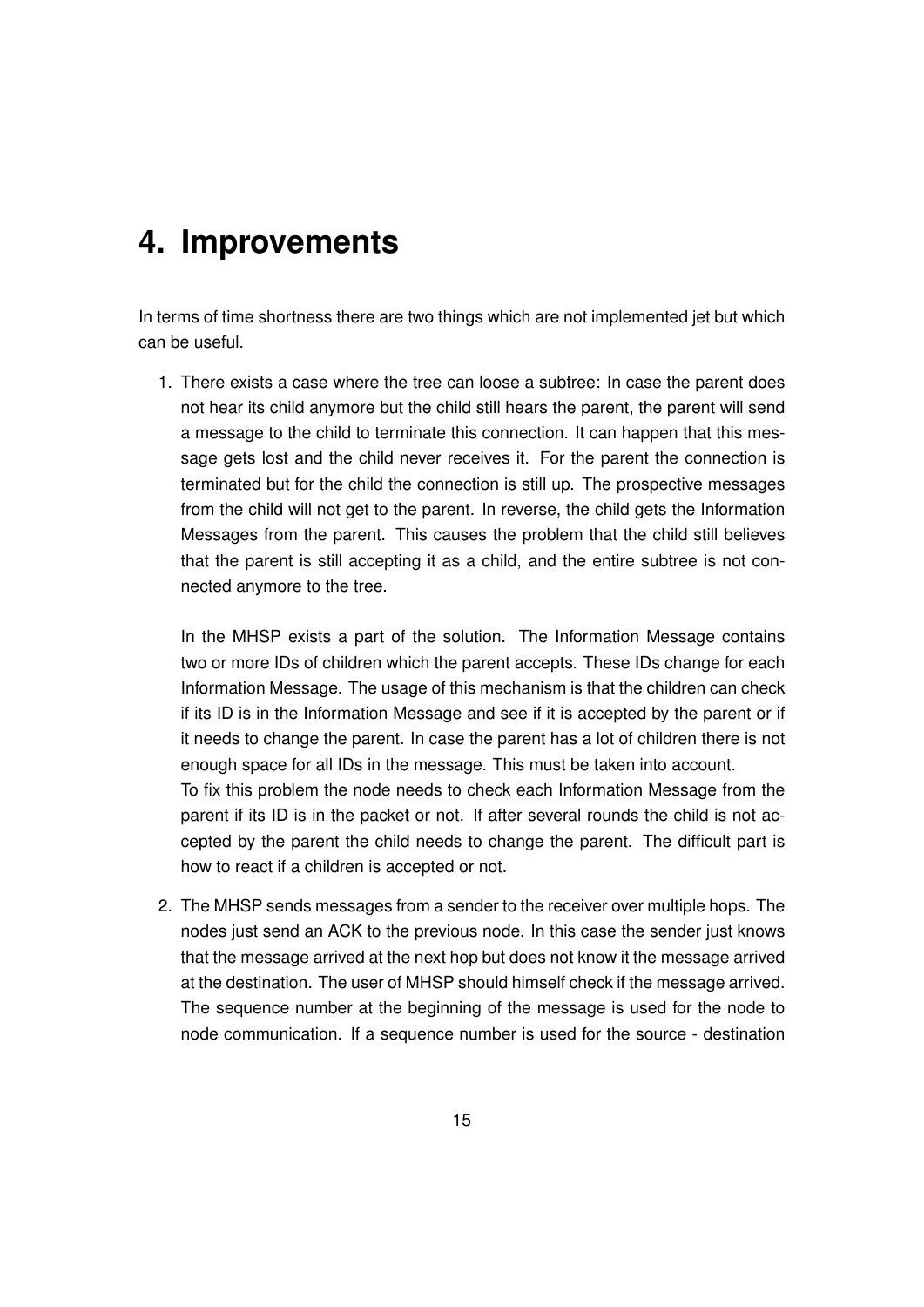connection over more hops the user of MHSP should use own sequence numbers and also for the acknowledgments which travel back over several hops.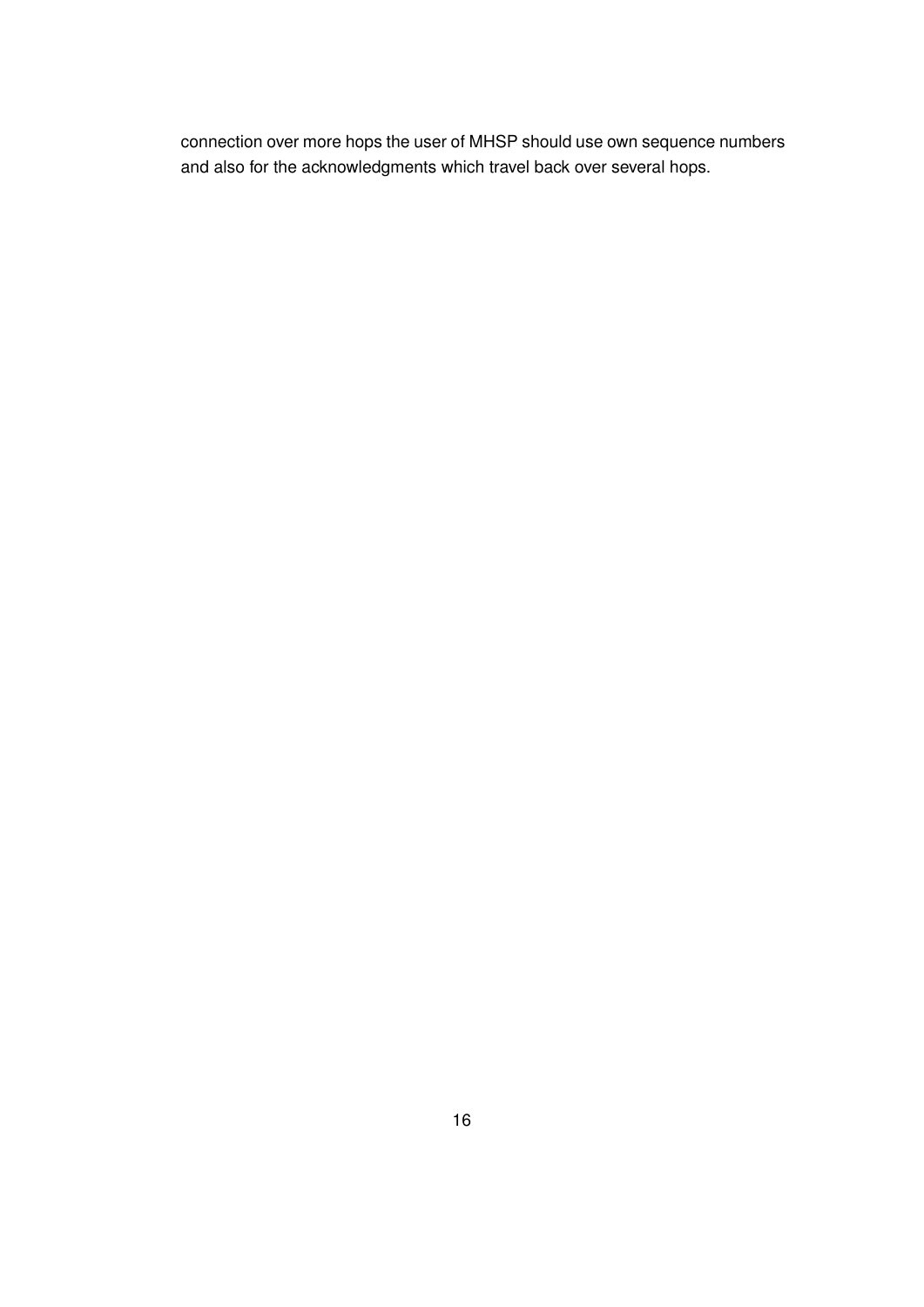## <span id="page-17-0"></span>**A. Appendix**

### <span id="page-17-1"></span>**A.1. Messages**

For the messages in MHSP the first four bytes are used for the sequence number (1 byte), command (1 byte) and the ID of the next hop(2 bytes). These three informations are necessary to send a message from one node to another. After these four bytes comes the payload. The payload can be at most 24 bytes long. All the messages used in the MHSP have these four bytes at the beginning.

The Request Message is used to ask a node if it could be the parent of the node. The node answers with the Response MSG to the child which changes the parent..

|                      | MSG 205 (Request to new Parent) | MSG 206 (Response new Parent) |            |  |  |  |  |  |
|----------------------|---------------------------------|-------------------------------|------------|--|--|--|--|--|
| Header               |                                 | Header                        |            |  |  |  |  |  |
| Seg Num              | CMD                             | Seg Num                       | <b>CMD</b> |  |  |  |  |  |
| <b>New Parent ID</b> |                                 | Children ID                   |            |  |  |  |  |  |
| a)                   | <b>Request Message</b>          | (b) Response Message          |            |  |  |  |  |  |

<span id="page-17-2"></span>Figure A.1.: Messages used to change the parent

The parent sends the Get Update Message to receive the updates from the children to get its Routing List up to date. The children answers with the Send Update Message

A parent can remove a child by sending the Remove Child Message . It happens when the Information Message (see Figure [2.4\)](#page-11-2) of the child does not arrive at the parent anymore.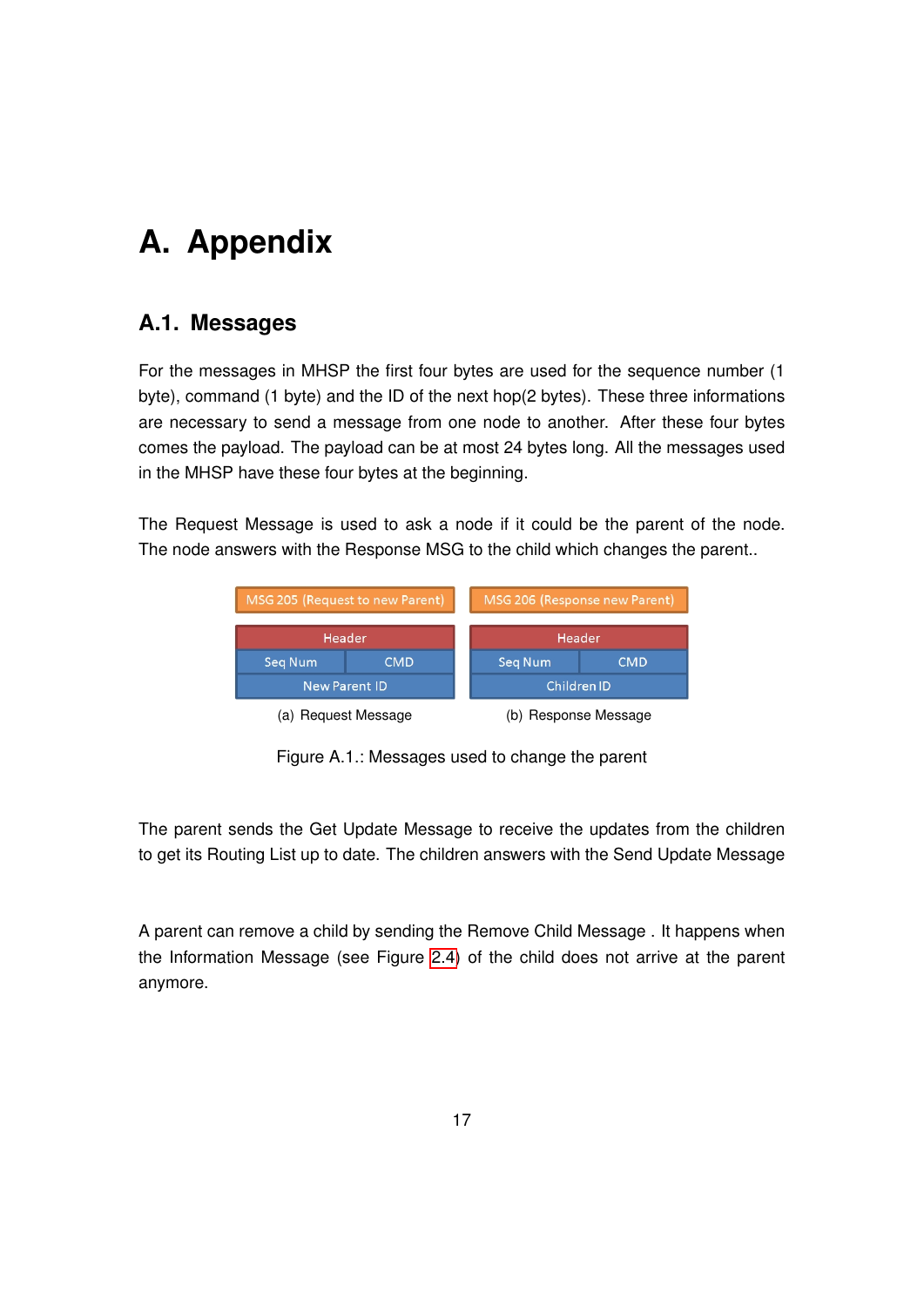|                      |            |  | MSG 203 (Send Update)             |                          |  |  |  |  |
|----------------------|------------|--|-----------------------------------|--------------------------|--|--|--|--|
|                      |            |  | Header                            |                          |  |  |  |  |
| MSG 202 (Get Update) |            |  | Seg Num                           | <b>CMD</b>               |  |  |  |  |
|                      |            |  | Parent ID                         |                          |  |  |  |  |
| Header               |            |  | Children ID <sub>1</sub>          |                          |  |  |  |  |
| Seg Num              | <b>CMD</b> |  |                                   | Children ID <sub>2</sub> |  |  |  |  |
| Children ID          |            |  | $\cdots$                          |                          |  |  |  |  |
|                      |            |  | $\overline{a}$ and $\overline{a}$ |                          |  |  |  |  |

(a) Get Update Message (b) Send Update Message





Figure A.3.: Remove Child Message

## <span id="page-18-0"></span>**A.2. Slots**

The slots from the Time Schedule Module can't be assigned at random. The Module Time Sync needs some slots in a periodic way namely, four slots within 128 seconds. The MHSP needs four slots to create and generate the Routing Table and four slots to forward the messages from the other modules which use the MHSP. The slots should not intersect with each other otherwise malfunctions can occur. In picture [A.4](#page-19-0) the distribution of the slots within 128 seconds is showed.